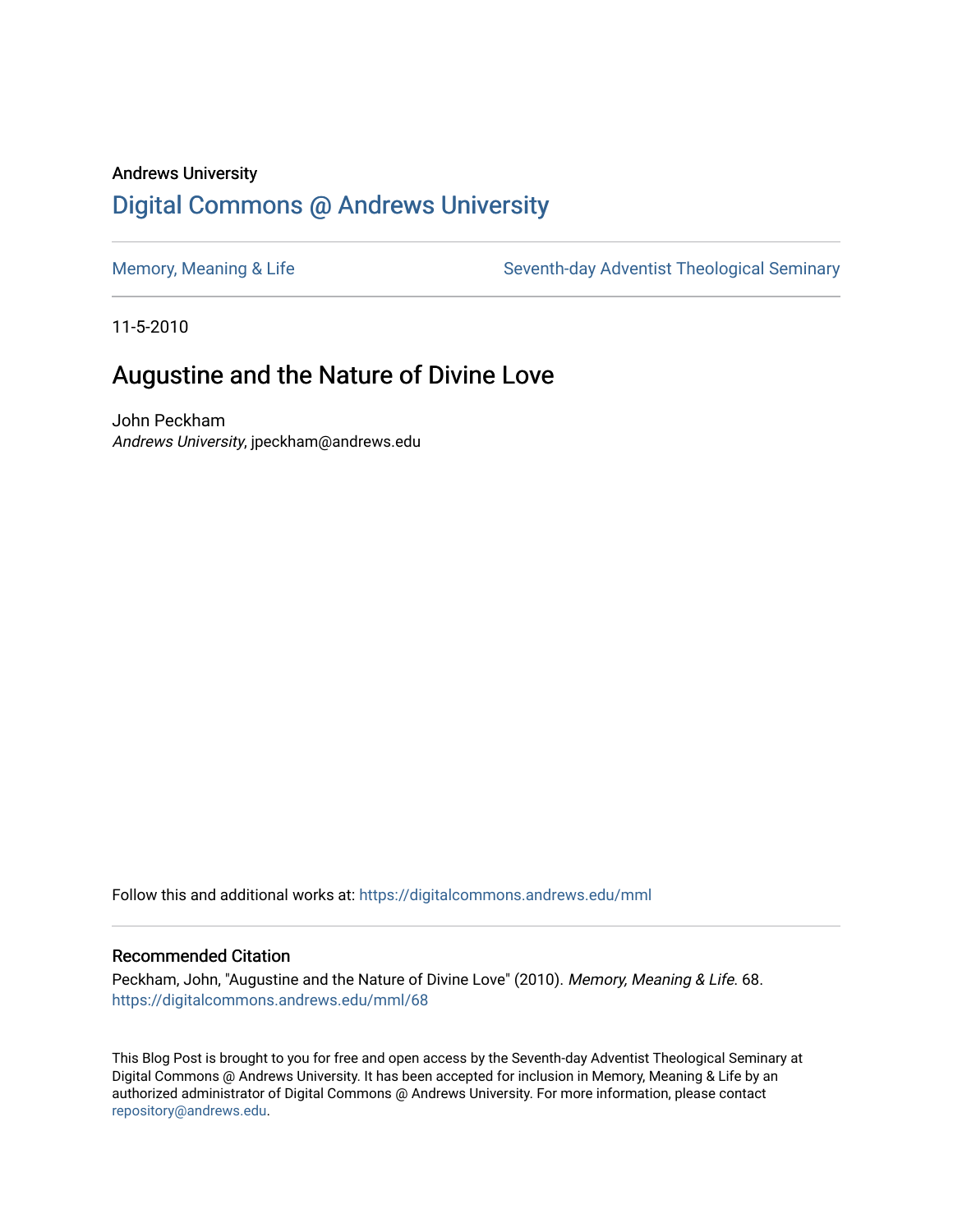The Wayback Machine - http://web.archive.org/web/20120716005705/http://www.memorymeaningfaith.org/blog/2010/…

# **[Memory, Meaning & Faith](http://web.archive.org/web/20120716005705/http://www.memorymeaningfaith.org/blog/)**

## [Main](http://web.archive.org/web/20120716005705/http://www.memorymeaningfaith.org/blog) [About](http://web.archive.org/web/20120716005705/http://www.memorymeaningfaith.org/blog/about.html) [Archives](http://web.archive.org/web/20120716005705/http://www.memorymeaningfaith.org/blog/archives.html) November 05, 2010 **Augustine and the Nature of Divine Love**

By John C. Peckham (Southwestern Adventist University, Religion Department)



Augustine is representative of the classic view of divine love as unaffected, unilateral, indifferent, and wholly subjective, beneficence. He writes, "In what way then does He [God] love us? As objects of use or as objects of enjoyment? If He enjoys us, He must be in need of good from us, and no sane man will say that; for all the good we enjoy is either Himself, or what comes from Himself . . . He does not enjoy us then, but makes use of us. For if He neither enjoys nor uses us, I am at a loss to discover in what way He can love us." Augustine, *[On Christian Doctrine](http://web.archive.org/web/20120716005705/http://en.wikisource.org/wiki/Nicene_and_Post-Nicene_Fathers:_Series_I/Volume_II/On_Christian_Doctrine/Book_I/Chapter_31)* 1.31.34 (NPNF, 1109). For Augustine, "to enjoy a thing is to rest with satisfaction in it for its own sake. To use, on the other hand, is to employ whatever means are at one's disposal to obtain what one desires …" [Augustine, 1.4.4](http://web.archive.org/web/20120716005705/http://en.wikisource.org/wiki/Nicene_and_Post-Nicene_Fathers:_Series_I/Volume_II/On_Christian_Doctrine/Book_I/Chapter_4) (NPNF, 1090). Even in Augustine's view of use love (*uti*) God does not love any external goodness, but only his own goodness. In God's use of humans there is "no reference to His own advantage, but to ours only; and, so far as He is concerned, has reference only to His goodness." [Augustine, 1.32](http://web.archive.org/web/20120716005705/http://en.wikisource.org/wiki/Nicene_and_Post-Nicene_Fathers:_Series_I/Volume_II/On_Christian_Doctrine/Book_I/Chapter_32) (NPNF, 1109-1110). "But neither does He use after our fashion of using. For when we use objects, we do so with a view to the full enjoyment of the goodness of God. God, however, in His use of us, has reference to His own goodness." [Augustine, 1.32.35](http://web.archive.org/web/20120716005705/http://en.wikisource.org/wiki/Nicene_and_Post-Nicene_Fathers:_Series_I/Volume_II/On_Christian_Doctrine/Book_I/Chapter_32) (NPNF 2:1109).

## **Questions**

- Is God impassible, that is, unable to be affected by any external stimuli? Does God enter into real, mutual, relationship with human beings?
- Can God's life be improved or, conversely, worsened, by the actions of other agents? Is it possible for God to take delight in, or enjoy, his creatures?
- What are the potential implications for one's conception of God and the divine-human relationship if Augustine's perspective is accurate?